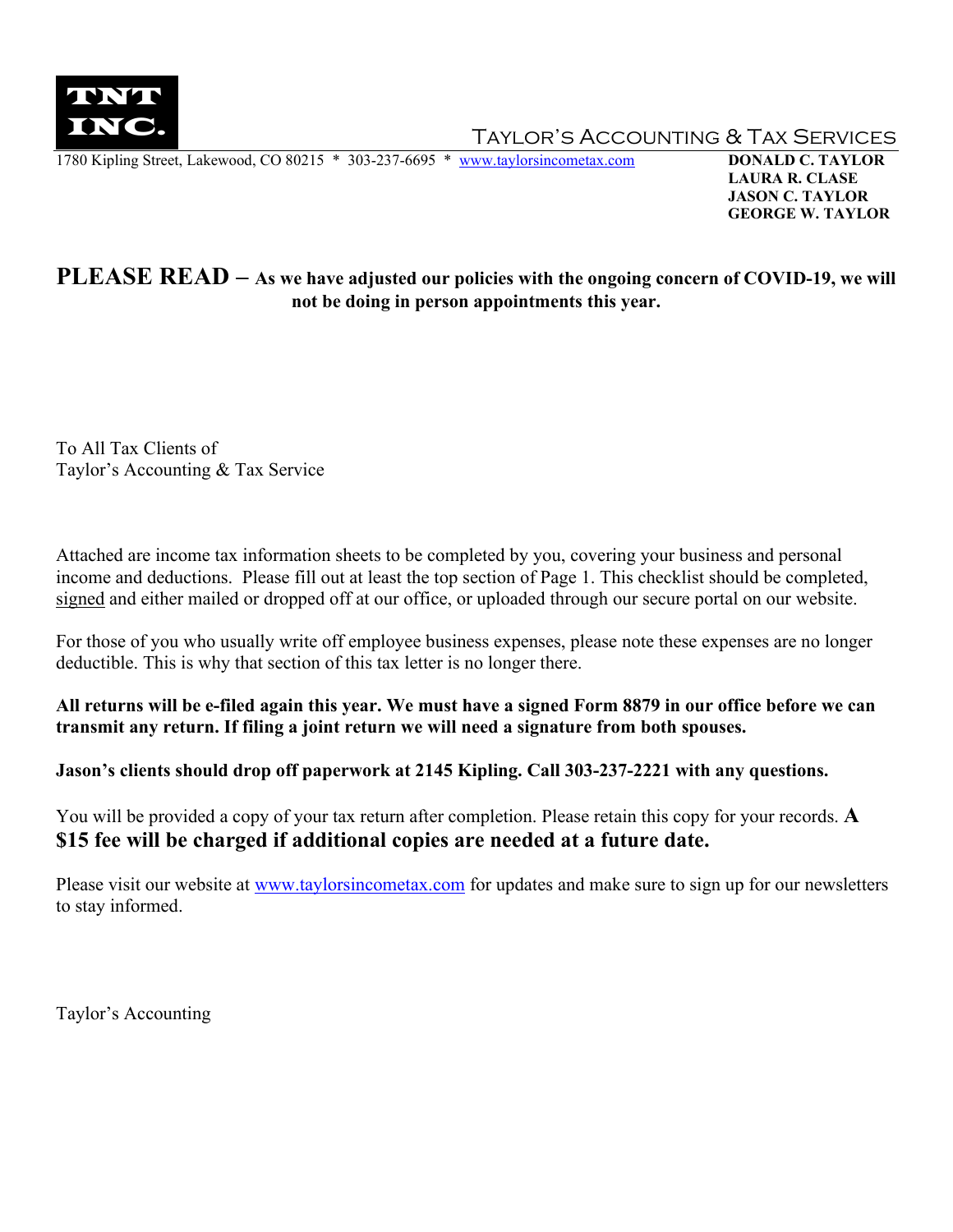|                                                                                                                                                                                                                                |                                                                                   |       |                          |              | Phone $\#$<br>Phone $\#$                 |                         |  |  |
|--------------------------------------------------------------------------------------------------------------------------------------------------------------------------------------------------------------------------------|-----------------------------------------------------------------------------------|-------|--------------------------|--------------|------------------------------------------|-------------------------|--|--|
| Address                                                                                                                                                                                                                        | <u> 1989 - Johann John Stein, mars an deus Amerikaansk kommunister (</u>          |       |                          |              |                                          | City County Zip         |  |  |
| Taxpayers                                                                                                                                                                                                                      |                                                                                   |       |                          |              |                                          |                         |  |  |
| Social Security #<br>Spouse's                                                                                                                                                                                                  |                                                                                   |       |                          |              |                                          | Birthdate Occupation    |  |  |
| Social Security # Social Security # Social Security # Social Security # Social Security # Social Security # Social Security # Social Security # Social Security # Social Security # Social Security # Social Security # Social |                                                                                   |       |                          |              |                                          |                         |  |  |
|                                                                                                                                                                                                                                |                                                                                   |       |                          |              |                                          |                         |  |  |
| Would you like to be included in our monthly newsletter? _______________________                                                                                                                                               |                                                                                   |       |                          |              |                                          |                         |  |  |
| Bank Information - (for direct deposit of refund checks)                                                                                                                                                                       |                                                                                   |       |                          |              |                                          |                         |  |  |
|                                                                                                                                                                                                                                |                                                                                   |       | Account Number           |              |                                          | Checking                |  |  |
| Taxpayer's                                                                                                                                                                                                                     |                                                                                   |       |                          | Spouse's     |                                          |                         |  |  |
| Driver's License                                                                                                                                                                                                               |                                                                                   |       |                          |              | Driver's License                         |                         |  |  |
|                                                                                                                                                                                                                                |                                                                                   |       | Expiration Date          |              |                                          |                         |  |  |
| How has COVID-19 affected you financially?                                                                                                                                                                                     |                                                                                   |       |                          |              |                                          |                         |  |  |
|                                                                                                                                                                                                                                |                                                                                   |       |                          |              |                                          |                         |  |  |
|                                                                                                                                                                                                                                |                                                                                   |       |                          |              |                                          |                         |  |  |
|                                                                                                                                                                                                                                |                                                                                   |       |                          |              |                                          |                         |  |  |
|                                                                                                                                                                                                                                |                                                                                   |       | Dependents               | Social       |                                          | # of Months             |  |  |
| Name                                                                                                                                                                                                                           | Relationship                                                                      |       | Birthdate                | Security $#$ |                                          | in your home<br>in 2020 |  |  |
|                                                                                                                                                                                                                                |                                                                                   |       |                          |              |                                          |                         |  |  |
|                                                                                                                                                                                                                                |                                                                                   |       |                          |              |                                          |                         |  |  |
|                                                                                                                                                                                                                                | <u> 1989 - Johann John Harry Barnett, amerikansk fotballst</u>                    |       |                          |              |                                          |                         |  |  |
|                                                                                                                                                                                                                                |                                                                                   |       | W-2 Wages                |              |                                          |                         |  |  |
| Employer                                                                                                                                                                                                                       | Box 1                                                                             | Box 2 | Box 4                    | Box $6$      | Box 17                                   | <b>Box 19</b>           |  |  |
|                                                                                                                                                                                                                                |                                                                                   |       |                          |              |                                          |                         |  |  |
|                                                                                                                                                                                                                                |                                                                                   |       |                          |              |                                          |                         |  |  |
|                                                                                                                                                                                                                                |                                                                                   |       |                          |              |                                          |                         |  |  |
|                                                                                                                                                                                                                                |                                                                                   |       |                          |              |                                          |                         |  |  |
|                                                                                                                                                                                                                                |                                                                                   |       |                          |              |                                          |                         |  |  |
|                                                                                                                                                                                                                                | <u>Interest and Dividend Income Amount – Please bring in your Dividend 1099's</u> |       |                          |              |                                          |                         |  |  |
| Interest Income<br>Amount<br>Payer                                                                                                                                                                                             |                                                                                   |       | Dividend Income<br>Payer |              | Total                                    | Qualified               |  |  |
|                                                                                                                                                                                                                                |                                                                                   |       |                          |              |                                          |                         |  |  |
|                                                                                                                                                                                                                                |                                                                                   |       |                          |              |                                          |                         |  |  |
| Do you have a foreign bank account?                                                                                                                                                                                            |                                                                                   |       |                          |              | No <b>Please bring in last statement</b> |                         |  |  |
| Have you been a victim of Identity Theft? If yes – what is your PIN Number?                                                                                                                                                    |                                                                                   |       |                          |              |                                          |                         |  |  |
| Did you receive a stimulus check? How much \$ Bring in Form 1444                                                                                                                                                               |                                                                                   |       |                          |              |                                          |                         |  |  |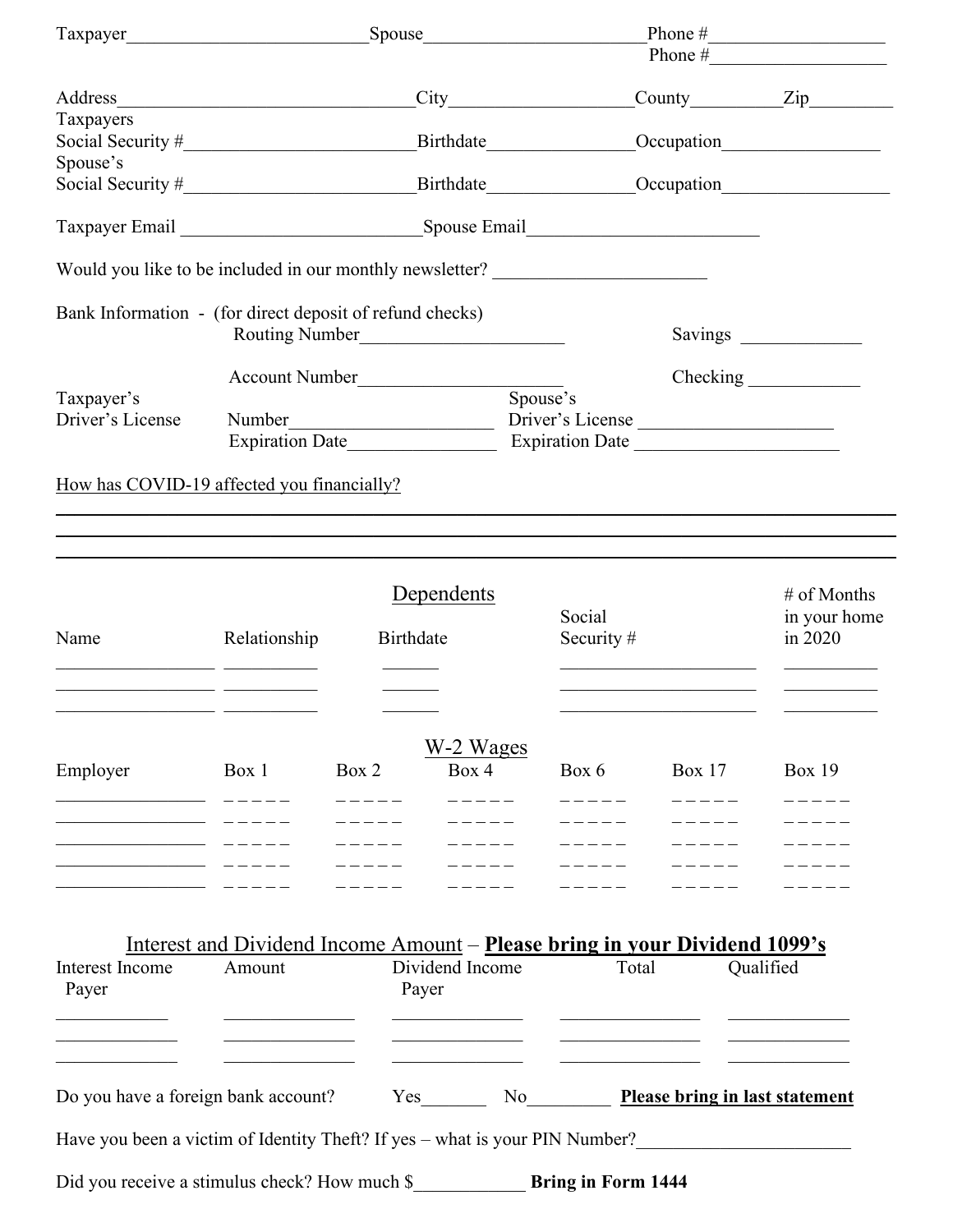|                                                                                                                                                                                                                    |                                                                                                                                                                                                                                        |                         | <u> Mutual Fund Dividends – Please bring in your 1099's</u>                                                                                                                                                             |                                                                                                                       |
|--------------------------------------------------------------------------------------------------------------------------------------------------------------------------------------------------------------------|----------------------------------------------------------------------------------------------------------------------------------------------------------------------------------------------------------------------------------------|-------------------------|-------------------------------------------------------------------------------------------------------------------------------------------------------------------------------------------------------------------------|-----------------------------------------------------------------------------------------------------------------------|
| Payer                                                                                                                                                                                                              | Dividends                                                                                                                                                                                                                              | Qualified Dividends     |                                                                                                                                                                                                                         | Capital Gain                                                                                                          |
|                                                                                                                                                                                                                    |                                                                                                                                                                                                                                        | Other Income            |                                                                                                                                                                                                                         |                                                                                                                       |
| 2019 State Refund Received in 2020<br>Unemployment Income<br>Partnership Income-Attach K-1<br>1. Hours spent on this K-1<br>2. What type of business is this?<br>Prizes, Awards, Lottery<br>Social Security Income |                                                                                                                                                                                                                                        |                         | the control of the control of the control of the control of the control of<br><u> 1989 - Johann John Stone, market fransk politiker (</u><br>the control of the control of the control of the control of the control of | <u> 1989 - Johann John Stein, market fan it ferskearre fan it ferskearre fan it ferskearre fan it ferskearre fan </u> |
| Royalties<br>Pension Income                                                                                                                                                                                        | Payer                                                                                                                                                                                                                                  | Amount                  | Fed W/H                                                                                                                                                                                                                 | State W/H                                                                                                             |
|                                                                                                                                                                                                                    |                                                                                                                                                                                                                                        | Health Insurance        |                                                                                                                                                                                                                         |                                                                                                                       |
|                                                                                                                                                                                                                    | Do you have Health Insurance                                                                                                                                                                                                           |                         |                                                                                                                                                                                                                         |                                                                                                                       |
|                                                                                                                                                                                                                    | Yes                                                                                                                                                                                                                                    |                         | No<br>If no, were you issued an exemption from paying Health Insurance ________________                                                                                                                                 |                                                                                                                       |
|                                                                                                                                                                                                                    | Exchange                                                                                                                                                                                                                               | Employer                | Other                                                                                                                                                                                                                   |                                                                                                                       |
|                                                                                                                                                                                                                    | If purchased through the exchange, bring Form 1095-A                                                                                                                                                                                   |                         |                                                                                                                                                                                                                         |                                                                                                                       |
|                                                                                                                                                                                                                    |                                                                                                                                                                                                                                        | <b>Medical Expenses</b> |                                                                                                                                                                                                                         |                                                                                                                       |
|                                                                                                                                                                                                                    | These expenses must exceed $7\frac{1}{2}$ % of your Gross Income.                                                                                                                                                                      |                         |                                                                                                                                                                                                                         |                                                                                                                       |
| 1.<br>Prescription<br>2.<br>3.<br>4.<br>5.<br>6.<br>7.                                                                                                                                                             | Hospitalization Insurance Premiums<br>Transportation, Miles for Medical<br>Medical Equipment, Eye Glasses, etc.<br>Doctors, Dentists, and Hospital payments<br>Long Term Care Insurance<br>HSA Contributions-Please bring Form 1099-SA |                         |                                                                                                                                                                                                                         | # of Policies                                                                                                         |
|                                                                                                                                                                                                                    |                                                                                                                                                                                                                                        | Taxes                   |                                                                                                                                                                                                                         |                                                                                                                       |
| 1.<br>2.                                                                                                                                                                                                           | Real Estate Taxes on Home<br><b>State Income Tax Withheld</b>                                                                                                                                                                          |                         |                                                                                                                                                                                                                         |                                                                                                                       |

- 3. Ownership Tax on Cars
- 4. Sales Tax paid on Auto Purchase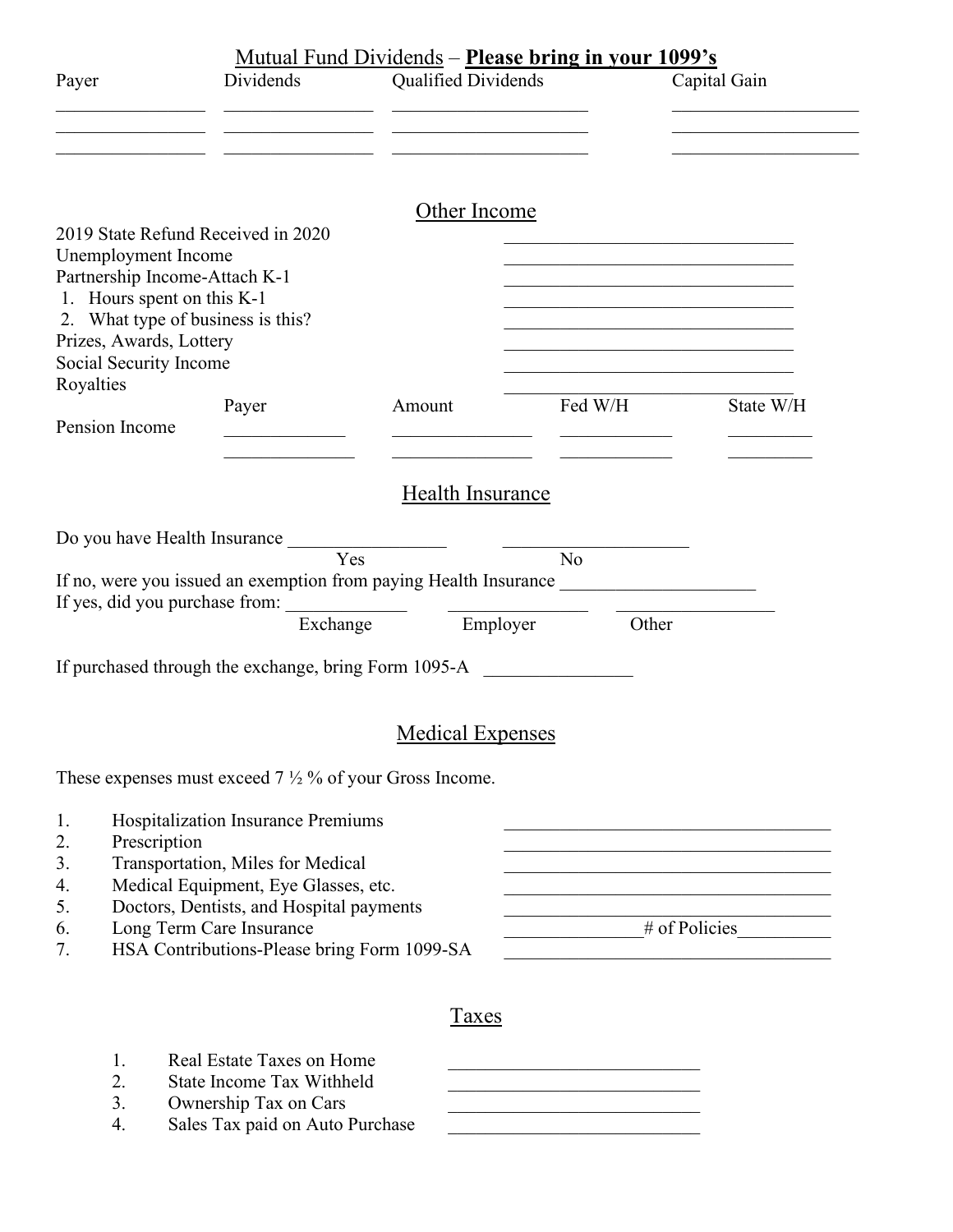## Interest- **Bring Form 1098**

| 1. Home Mortgage Interest                                                                                             |                                                           | 1 <sup>st</sup> Mortgage                           | <b>Bank Name</b>                                                                                                              | Amount                                  |         |
|-----------------------------------------------------------------------------------------------------------------------|-----------------------------------------------------------|----------------------------------------------------|-------------------------------------------------------------------------------------------------------------------------------|-----------------------------------------|---------|
| 2. 2 <sup>nd</sup> Mortgage Interest                                                                                  | Additional Home Loan Information: Purchase Price of House | Original Loan Amount<br><b>Current Loan Amount</b> |                                                                                                                               | <u> 1990 - Johann Barbara, martin a</u> |         |
|                                                                                                                       |                                                           |                                                    |                                                                                                                               |                                         |         |
| 3. Did you refinance this year? Length of new loan?<br>4. If yes, please bring a copy of the settlement sheet!        |                                                           |                                                    |                                                                                                                               |                                         |         |
|                                                                                                                       |                                                           | <b>Other Deductions</b>                            |                                                                                                                               |                                         |         |
| 1. Alimony/Maintenance<br>List recipients SS#                                                                         |                                                           |                                                    |                                                                                                                               |                                         |         |
| 2. Solar Energy Expenses - New windows, insulation etc.                                                               |                                                           |                                                    |                                                                                                                               |                                         |         |
| 3. Child Care Expense                                                                                                 | Federal ID#                                               |                                                    |                                                                                                                               |                                         |         |
| Paid To<br>the control of the control of the control of                                                               | or SS $#$<br>the control of the control of the            | Address                                            | <u> 1999 - Johann John Stone, mars et al. 1999 - John Stone, mars et al. 1999 - John Stone, mars et al. 1999 - John Stone</u> | Amount                                  | Phone # |
|                                                                                                                       |                                                           |                                                    | <u> 1989 - Johann Barbara, martin a</u>                                                                                       |                                         |         |
| <u> 1989 - Johann John Stoff, deutscher Stoffen und der Stoffen und der Stoffen und der Stoffen und der Stoffen u</u> |                                                           |                                                    |                                                                                                                               |                                         |         |
|                                                                                                                       |                                                           |                                                    | <b>Sales of Stock or Property</b>                                                                                             |                                         |         |
| Description                                                                                                           | Date Acquired                                             | Date Sold                                          | Selling<br>Price                                                                                                              | Cost                                    |         |
|                                                                                                                       |                                                           |                                                    |                                                                                                                               |                                         |         |
| Do you have a Crypto Currency Account? If yes please bring in Form 8949.                                              |                                                           |                                                    |                                                                                                                               |                                         |         |
|                                                                                                                       |                                                           | <b>Retirement Plans</b>                            |                                                                                                                               |                                         |         |
|                                                                                                                       |                                                           |                                                    | Taxpayer                                                                                                                      | Spouse                                  |         |
| Did your employer offer a retirement plan?                                                                            |                                                           | Yes                                                | No                                                                                                                            | Yes<br>No                               |         |

| Payment to IRA       |  |
|----------------------|--|
| Payments to SEP      |  |
| Payments to Roth IRA |  |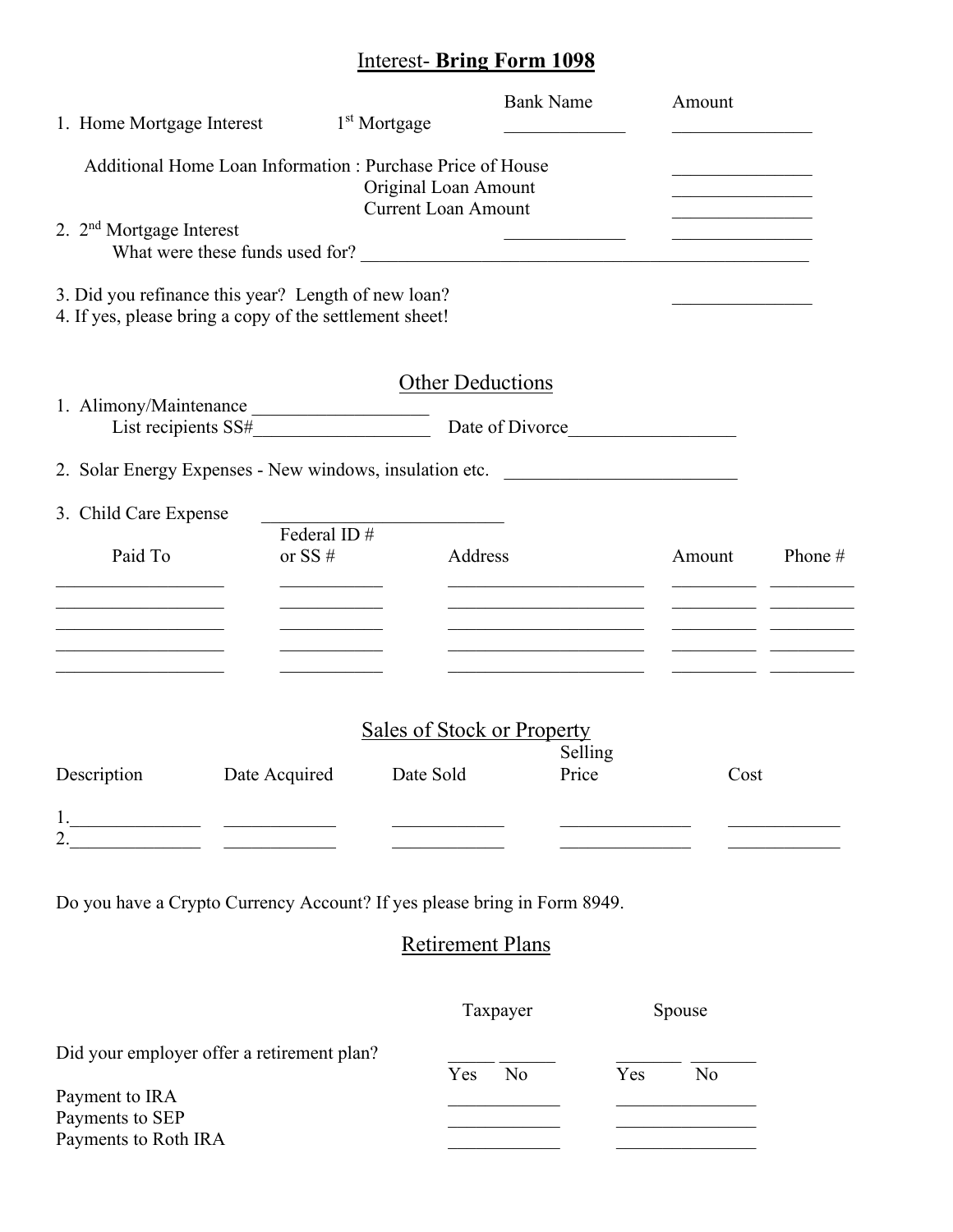#### College Education Expenses-**Please Bring Form 1098-T**

| <b>Student Name</b>                                        | Year in College | School Name                               | <b>Tuition Expense</b> |
|------------------------------------------------------------|-----------------|-------------------------------------------|------------------------|
|                                                            |                 |                                           |                        |
| <b>Education Related Interest</b><br>Payments to 529 Plans |                 |                                           |                        |
|                                                            |                 | Estimated Tax Payments in 2020<br>Federal | <b>State</b>           |
| 7/15/20                                                    |                 |                                           |                        |
| 7/15/20                                                    |                 |                                           |                        |
| 9/15/20                                                    |                 |                                           |                        |
| 1/15/21                                                    |                 |                                           |                        |

### Contributions

#### **\*New for 2020 – The first \$300 can be deducted on Page 1 of tax return..**

1. Cash Contributions, for which you have receipts, cancelled checks. Please list each organization separately. A receipt from the organization is needed for all donations.

| Organization |      | Amount  |                                                                                            | Do you have a Receipt? |  |  |
|--------------|------|---------|--------------------------------------------------------------------------------------------|------------------------|--|--|
|              |      |         |                                                                                            |                        |  |  |
|              |      |         |                                                                                            |                        |  |  |
|              |      |         | 2. Non-Cash Contributions – If over \$500 – Itemized list needed – (www.itsdeductible.com) | How was                |  |  |
| Amount       | Date | To Whom | Description of items                                                                       | value determined?      |  |  |
|              |      |         |                                                                                            |                        |  |  |
|              |      |         |                                                                                            |                        |  |  |
|              |      |         |                                                                                            |                        |  |  |

3. How many miles did you travel during the year in connection with church and other charitable work as a volunteer fireman, scout master, PTA, etc.

**\*The answers to all questions are complete and accurate. If I become aware of any oversight or missing information before the return is prepared I will notify you immediately.**

**Signature Date**

**\*\*\*If you have a rental property or small business see reverse side\*\*\***